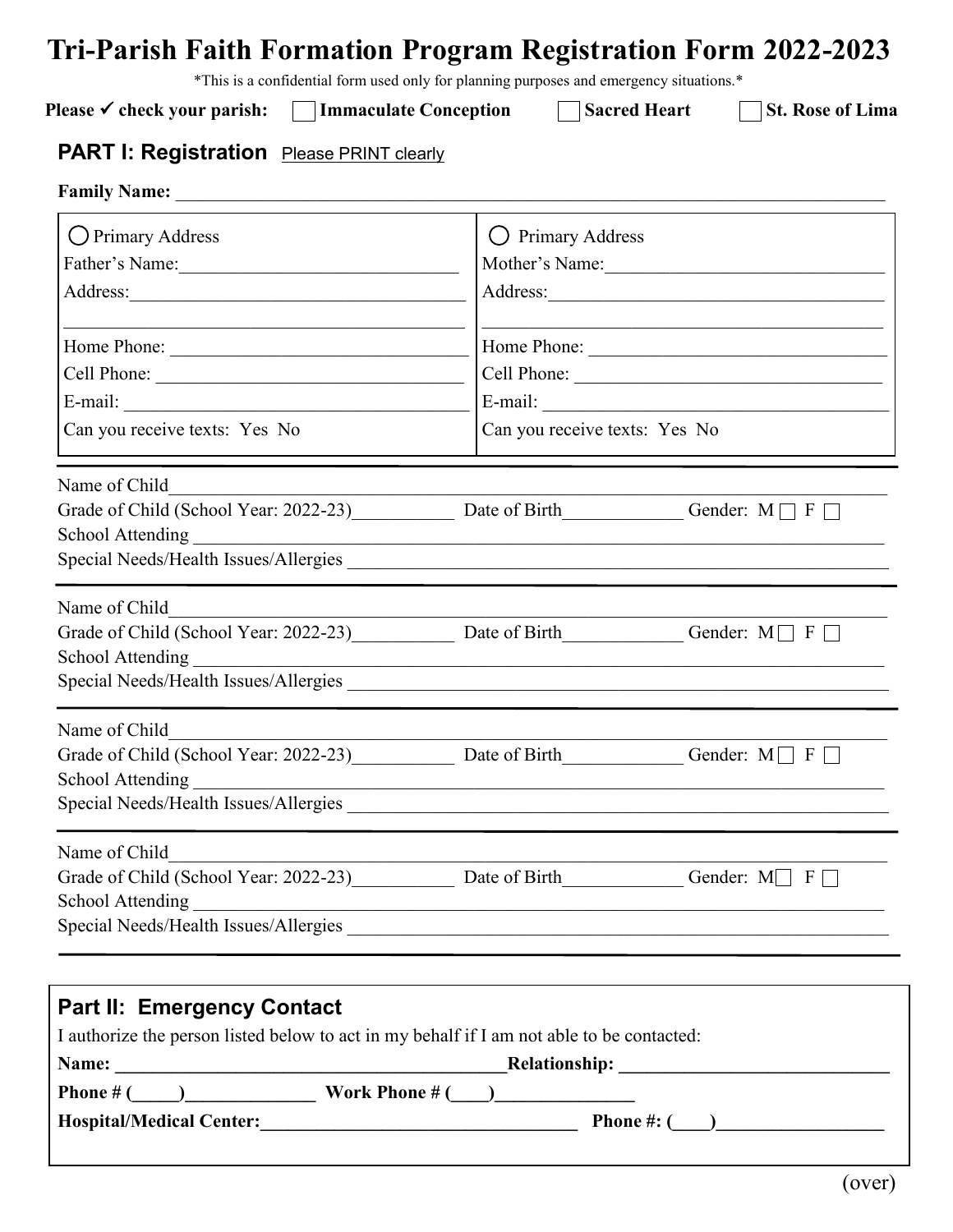## **Part III: Fees**

If payment of fees presents a difficulty for your family, please contact the Faith Formation Coordinator for options.

| Fees for <b>One</b> Child— <b>BEFORE</b> May 13 | \$70  | Fees for One Child—AFTER May 13                      | \$120 |
|-------------------------------------------------|-------|------------------------------------------------------|-------|
| Fees for Two Children—BEFORE May 13             | \$120 | Fees for Two Children—AFTER May 13                   | \$220 |
| Fees for Three Children—BEFORE May 13           | \$150 | Fees for Three Children—AFTER May 13 $\frac{1}{300}$ |       |
| Fees for <b>Four</b> Children—BEFORE May 13     | \$180 | Fees for Four Children—AFTER May 13                  | \$380 |

Faith Formation Materials Fee: **\$70– 1st child, \$50– 2nd, \$30– 3rd child and more**

#### **Sacred Heart School Parents:**

You do not need to register your child on this form. Your fees for grades K-6 are included in your Tuition Fee at SHS.

## **Part IV: Consent**

#### **Photograph and Video Consent**

| From time to time, pictures and videos may be taken of Faith Formation or Youth Ministry events and gatherings. We would like to be able  |
|-------------------------------------------------------------------------------------------------------------------------------------------|
| to use these photographs and videos for flyers, parish publications, and the ministry websites. Written consent by the parent/guardian is |
| required. Names will not be posted unless written authorization is given by the parent/guardian. If there are concerns about pictures or  |
| videos posted on the website, please contact the ministry coordinator and they will promptly be removed.                                  |

I, the parent/guardian of this/these youth/s (name/s) \_\_\_\_\_\_\_\_\_\_\_\_\_\_\_\_\_\_\_\_\_\_\_\_\_\_\_\_\_\_\_\_, authorize and give full consent, without limitation or reservation, to the Tri-Parish of Sacred Heart, Immaculate Conception, and Saint Rose of Lima, to publish any photograph or video in which the above named student/s appears while participating in any program associated with the Tri-Parish Faith Formation and/ or Youth Ministries. There will be no compensation for use of any photograph or video at the time of publication or in the future.

I, the parent/guardian of this/these youth/s (name/s)\_\_\_\_\_\_\_\_\_\_\_\_\_\_\_\_\_\_\_\_\_\_\_\_\_\_\_\_\_\_, do **not** wish for child's photo be published.

| .,<br>ниш<br>. на: | הו |
|--------------------|----|
|                    |    |

## **Part V: Volunteers**

There are many ways you can help our Tri-Parish Faith Formation Program thrive! Please let us know if you would be willing to help in any of the following ways:

#### **Elementary Grade Program or Second Grade Sacramental Prep Name:**

 $\Box$  Teach an elementary age Faith Formation class

#### **Junior/Senior High Program**

 $\Box$  Teach a Jr/Sr High Faith Formation Class  $\Box$  Other:

 $\Box$  Assist with Service Events

#### **Thank you for being willing to lead our children closer to Jesus!**

## REGISTRATION FORM AND PAYMENT DUE BY May 13TH!



## **Thank you!**

*Chrystal Sand,* Tri-Parish Faith Formation Coordinator Tri-Parish Office 320-836-2143

| <b>OFFICE USE ONLY:</b> |
|-------------------------|
| Date:                   |
| Initials:               |
| Amount:                 |
| Method:                 |
| Cash:                   |
| $Check$ #               |
| Other:                  |
|                         |
|                         |

| $\Box$ Other: |  |
|---------------|--|
|               |  |
| Name:         |  |